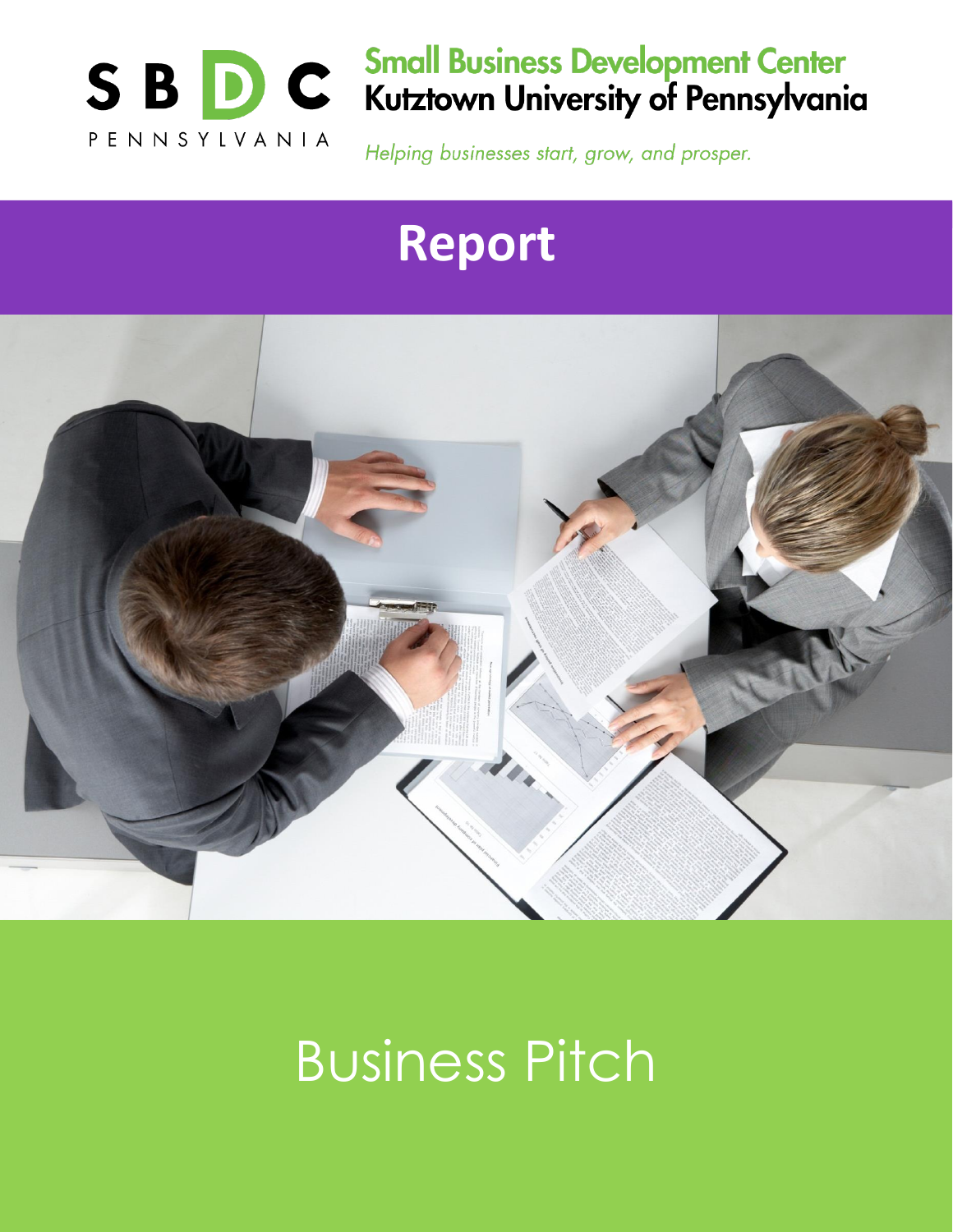

## Guide

## <span id="page-1-0"></span>**Credits**

This report is provided by the Kutztown University Small Business Development Center.

Last update: January 18, 2015

For comments and inquiries, please contact:

**Main center** Kutztown University Small Business Development Center 15155 Kutztown Road Kutztown, PA 19530

**Outreach offices** Exton outreach office 737 Constitution Drive Exton, PA 19341

Harrisburg outreach office 3211 North Front Street Harrisburg, PA 17110

Lancaster outreach office 100 South Queen Street Lancaster, PA 17608

Reading outreach office 237 Court Street Reading, PA 19601

York outreach office 600 North Hartley Street York, PA 17404





An accredited affiliate of the national network of Small Business Development Centers. Copyright © 2015 Kutztown University Small Business Development Center. All Rights Reserved.

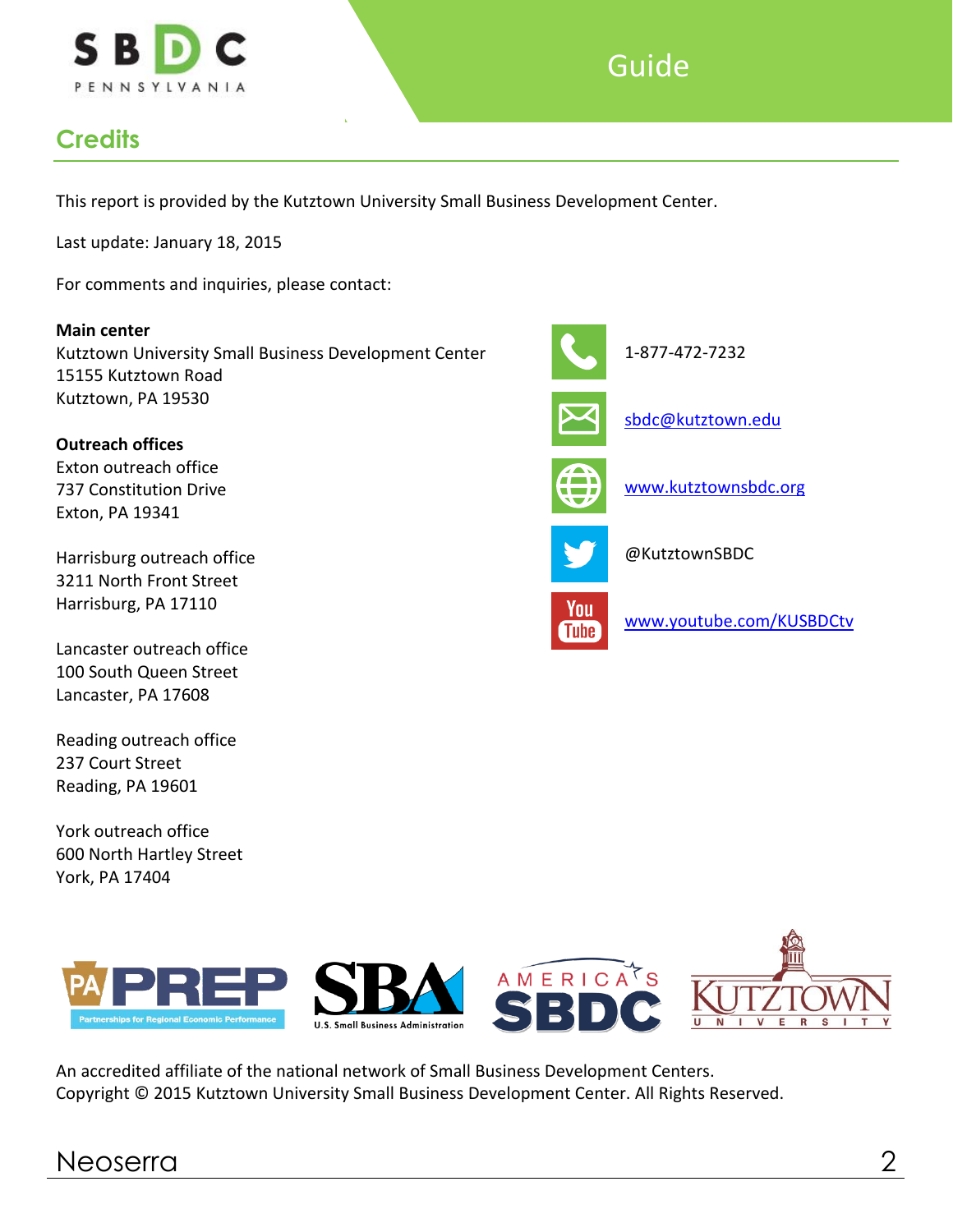

### <span id="page-2-0"></span>**Disclaimer**

The contents of these pages are provided as an information guide only. No legal liability or other responsibility is accepted by or on behalf of the Kutztown University Small Business Development Center for any errors, omissions, or statements on these pages, or any site to which these pages connect.

The Kutztown University Small Business Development Center accepts no responsibility for any loss, damage or inconvenience caused as a result of reliance on such information.

This guide is provided by the KU SBDC and all sample business stories within are fictional. Any similarity to real businesses is coincidental.

Funding support and resources are provided by the Commonwealth of Pennsylvania through the Department of Community and Economic Development; through a cooperative agreement with the U.S. Small Business Administration, and through support from Kutztown University. All services are extended to the public on a non-discriminatory basis. Special arrangements for persons with disabilities can be made by calling 610-683-4108 (TDD number: 610-683-4499) or email accommodation@kutztown.edu two weeks in advance of the event. All opinions, conclusions or recommendations expressed are those of the author(s) and do not necessarily reflect the views of the SBA. SBDC services are not available to individuals or entities that have been debarred or suspended by the federal government. By agreeing to receive assistance from the SBDC you are self-certifying that you are not currently federally debarred or suspended and also agree to cease using SBDC services if you become federally debarred or suspended in the future.

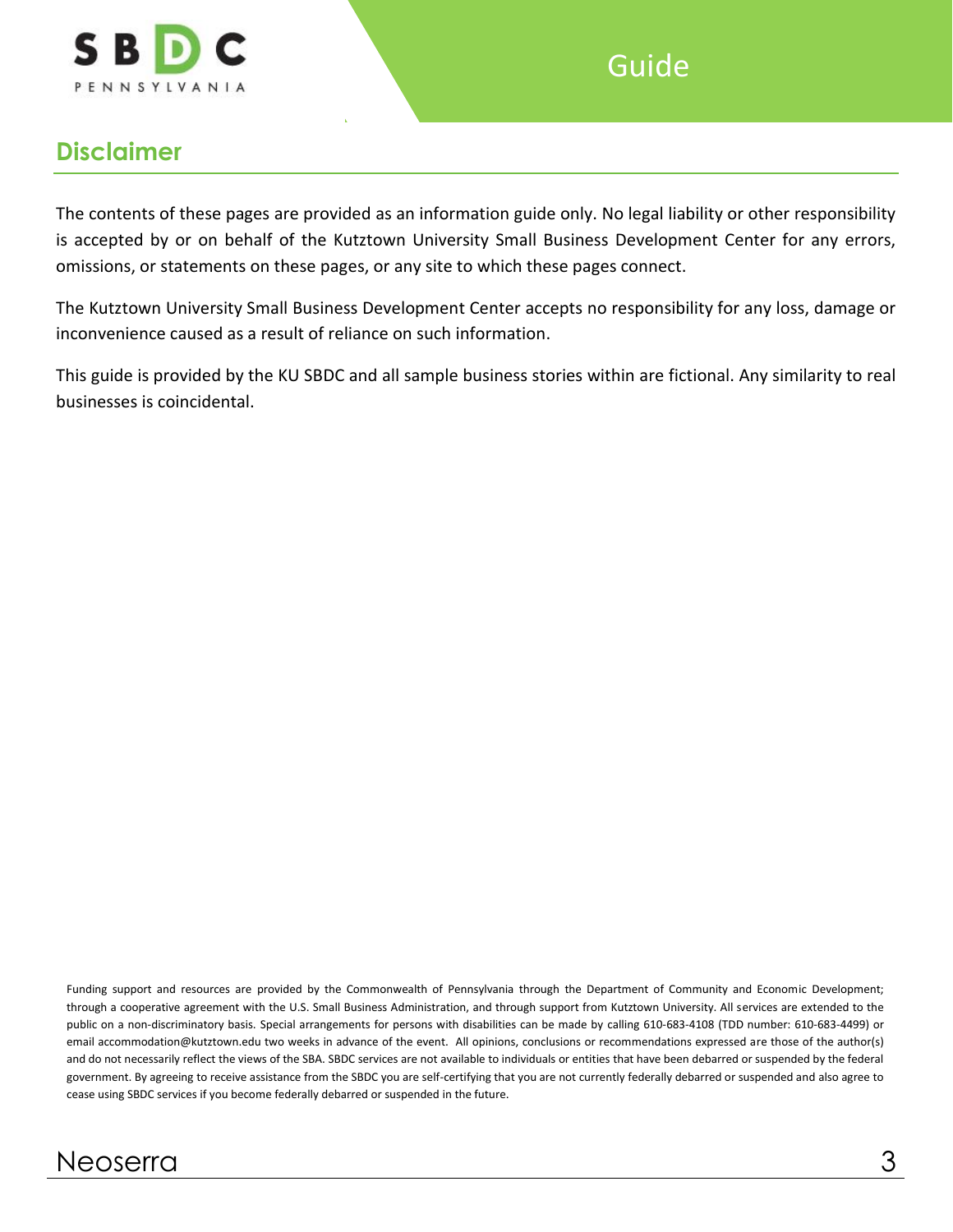

## **Table of Contents**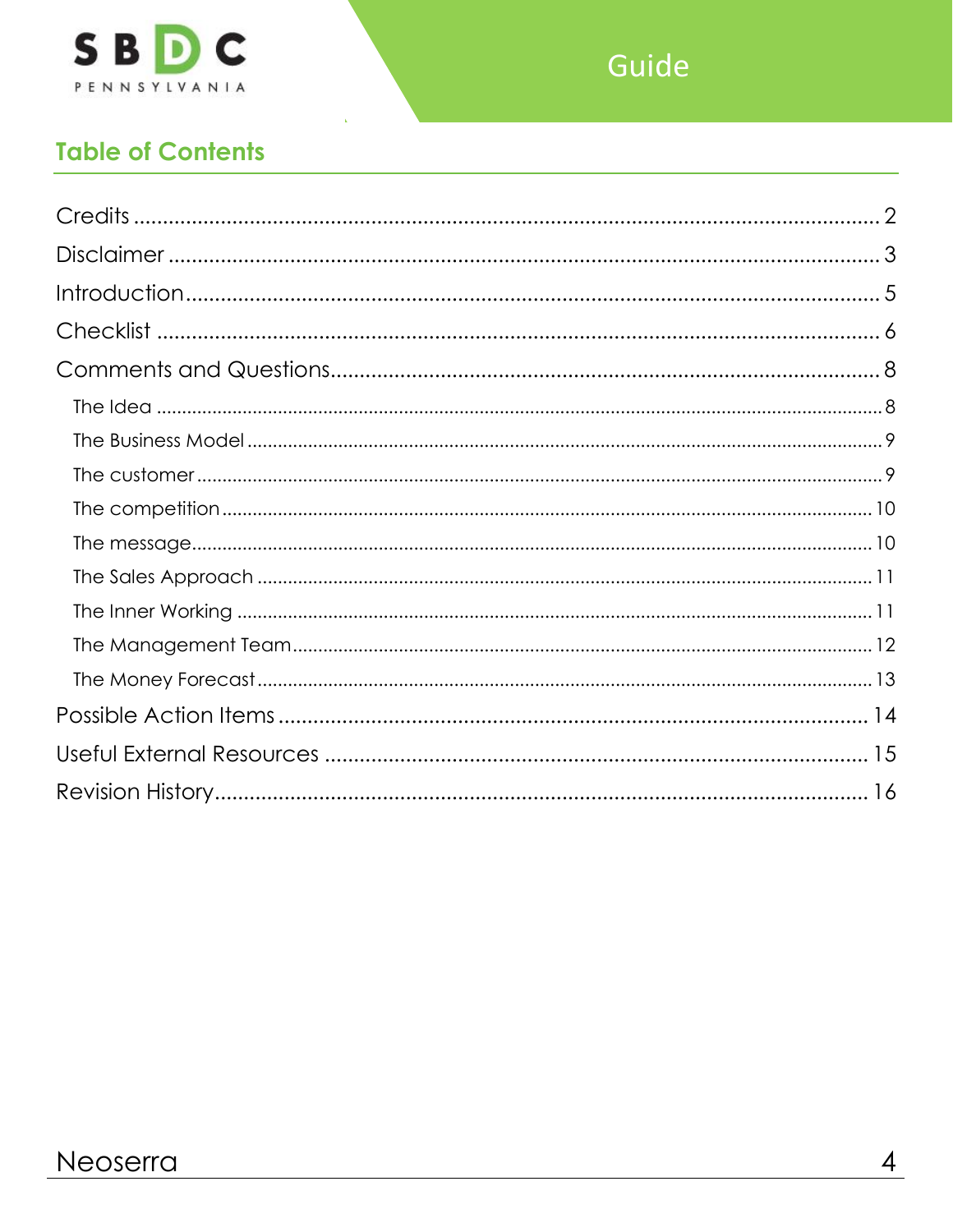

### <span id="page-4-0"></span>**Introduction**

This report is a general review of the business pitch provided by the client. This report assesses the completeness of the pitch, highlights possible missing elements, contradictory information, unclear or incomplete explanations.

This report does not assess the relevancy or value of the business idea, but it might challenge the assumptions made by the client to support it.

The purpose of this review is to raise questions and to create a starting point for the discussion between the client and the consultant. The goal is to help the client to start a business.

Review of the business pitch for **NAME OF THE BUSINESS.**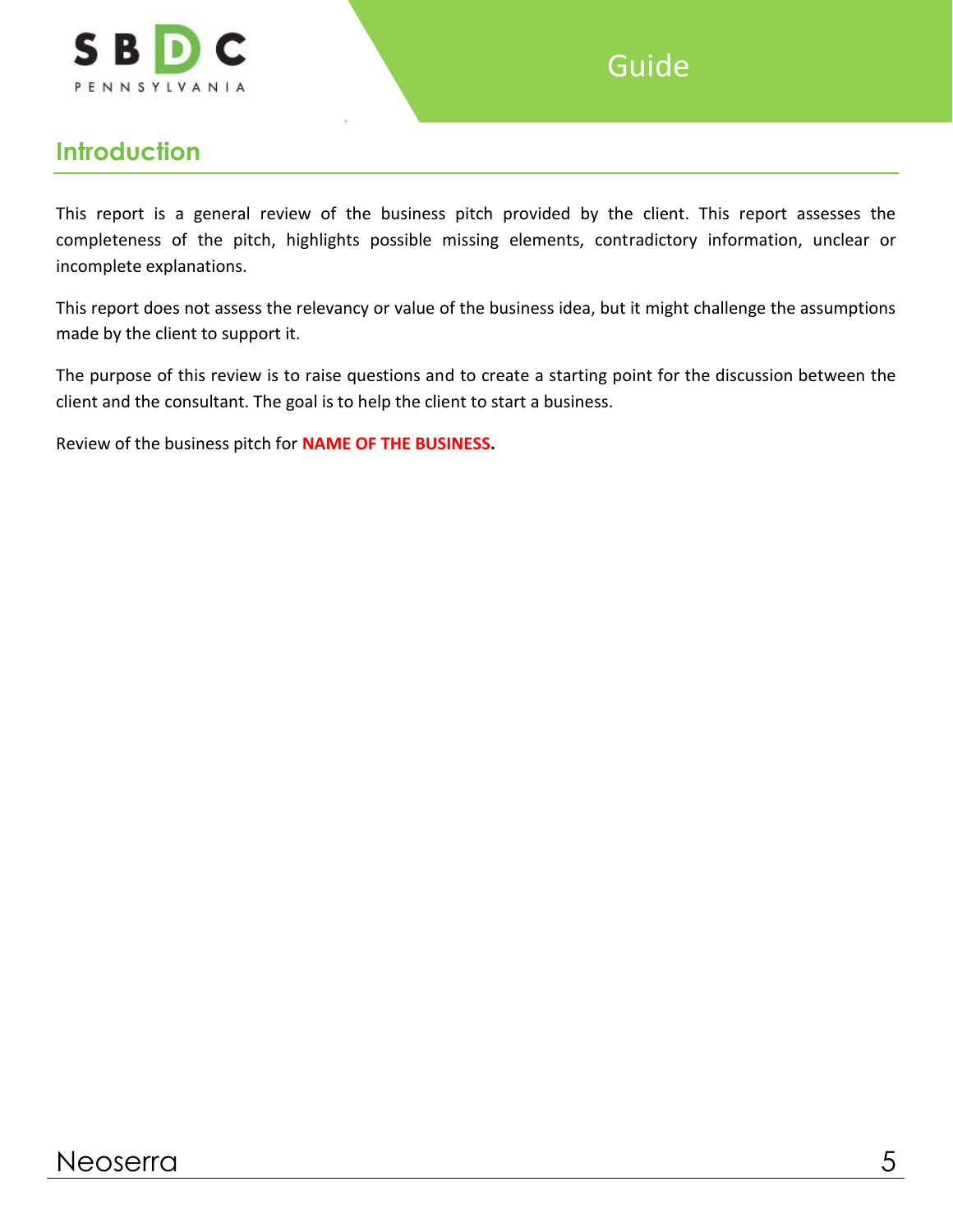

## <span id="page-5-0"></span>**Checklist**

|          | <b>Description</b><br><b>Result</b>                                                         |   |  |  |  |  |
|----------|---------------------------------------------------------------------------------------------|---|--|--|--|--|
|          | The client talks about the problem discovered (opportunity)                                 |   |  |  |  |  |
| I        | The client clearly explains her/his idea to solve the problem                               |   |  |  |  |  |
| I        | The client explains how it is more efficient, effective, or innovative than the competition | × |  |  |  |  |
| L        | The client explains how her/his idea differs from those already in place                    | × |  |  |  |  |
| I        | The client clearly states the focus of the business: price, convenience, or quality         | × |  |  |  |  |
| L        | The client clearly describes the products and/or services offered by the business           | V |  |  |  |  |
| I        | The client explains how his products/services meet the needs of the customers               |   |  |  |  |  |
| B        | The client clearly states the purpose of the business                                       |   |  |  |  |  |
| B        | The client explains how the products/services will be delivered                             |   |  |  |  |  |
| $\sf{B}$ | The client explains how the business will make money                                        |   |  |  |  |  |
| Cu       | The client identifies the main customer groups                                              |   |  |  |  |  |
| Cu       | The client identifies the main characteristics of each customer group                       |   |  |  |  |  |
| Cu       | The client identifies the specific needs of each customer group                             |   |  |  |  |  |
| Co       | The client identifies the main competitors                                                  |   |  |  |  |  |
| Co       | The client identifies the advantages of her/his business over the competition               | × |  |  |  |  |
| Co       | The client identifies the disadvantages of her/his business compared to the competition     | × |  |  |  |  |
| Co       | The client identifies his/her industry (NAICS Code)                                         | × |  |  |  |  |
| Co       | The client performs a SWOT Analysis                                                         | × |  |  |  |  |
| M        | The client delivers a message simple, unexpected, concrete, credible, and emotional         |   |  |  |  |  |
| M        | The message conveys the purpose of the business                                             |   |  |  |  |  |
| S        | The client explains how to reach the different customer groups                              |   |  |  |  |  |
| S        | The client explains how to communicate and promote the business to the different groups     |   |  |  |  |  |
| S        | The means used to promote the business are cost effective                                   |   |  |  |  |  |
| IW       | The client explains how to create/produce the goods or services                             |   |  |  |  |  |
| IW       | The client identifies the key functions of the business                                     |   |  |  |  |  |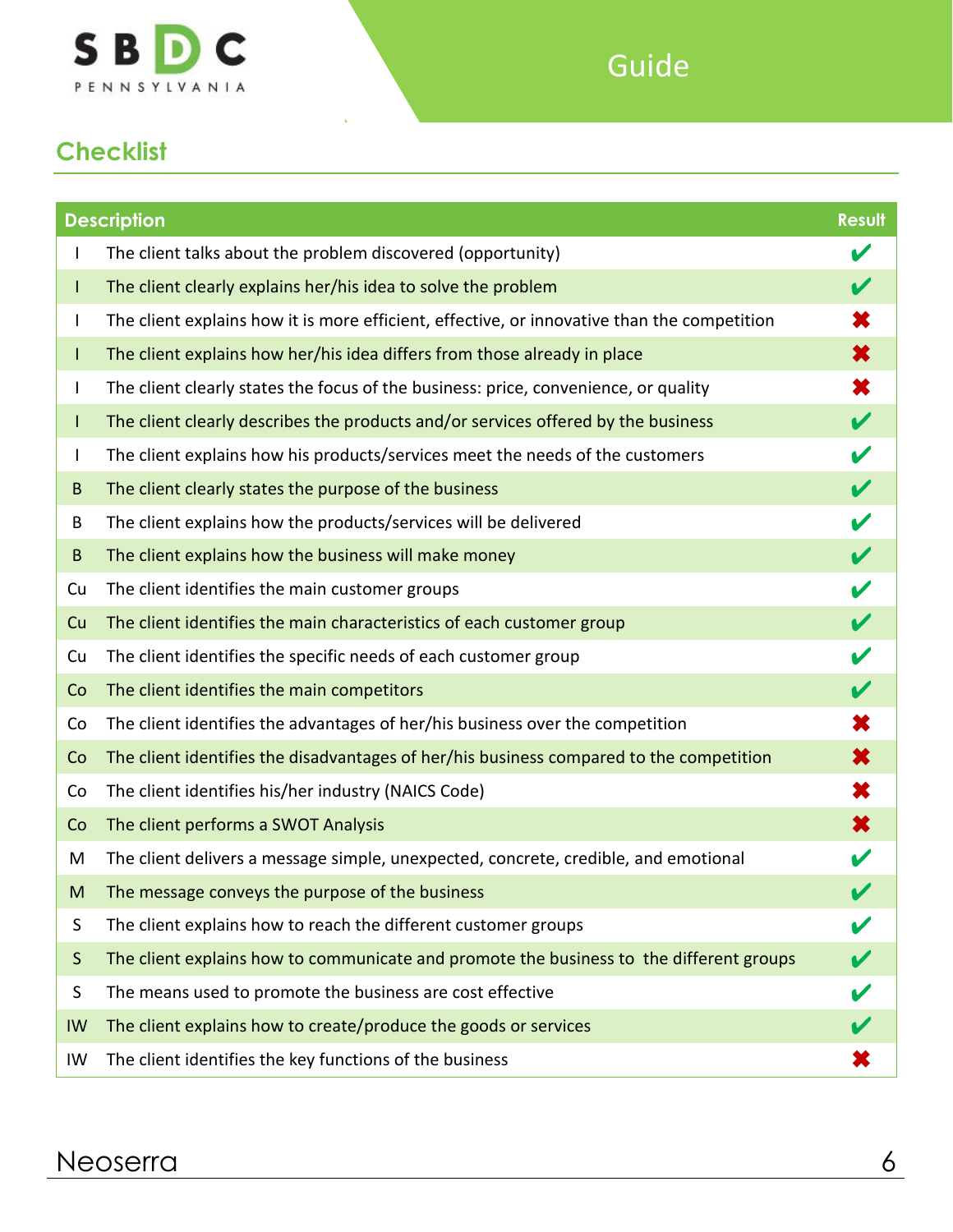

## Guide

| IW.       | The client assigns the key functions of the business                                           | × |  |  |
|-----------|------------------------------------------------------------------------------------------------|---|--|--|
| IW        | The client gives the location of the business                                                  | X |  |  |
| IW        | The client gives the hours of operation of the business                                        | × |  |  |
| IW        | The client explains her/his needs in special equipment and certifications                      | × |  |  |
| IW        | The client identifies the value chain and its place within the value chain                     | V |  |  |
| МT        | The client identities who will oversee the production                                          |   |  |  |
| <b>MT</b> | The client identities who will oversee the sales                                               |   |  |  |
| МT        | The client identities who will take care of the money                                          |   |  |  |
| <b>MT</b> | The client determines the salary of the employees                                              | × |  |  |
| MT        | The client identifies any other external person involved in the management of the business     | × |  |  |
| <b>MT</b> | The client identifies any other external professional help required                            | V |  |  |
| MF        | The client estimates the initial costs of the venture                                          | × |  |  |
| <b>MF</b> | The client estimates the operating costs incurred for the first year                           |   |  |  |
| MF        | The client estimates revenues for the first year                                               |   |  |  |
| <b>MF</b> | The client estimates profits for the first year                                                | × |  |  |
| MF        | The client talks about potential risks and benefits of the venture                             | × |  |  |
| <b>MF</b> | The client talks about business debts incurred if any and how to pay them back                 | × |  |  |
| MF        | The client breaks down the price, cost, and profit for each product and service                | V |  |  |
| <b>NS</b> | The client creates a credible to do list to starting the business                              | × |  |  |
| <b>NS</b> | The client identifies 2 or 3 main goals that s/he wants to accomplish in the next 2 to 3 years | × |  |  |
| <b>NS</b> | The client explains previous obstacles overcome and anticipates possible future obstacles      |   |  |  |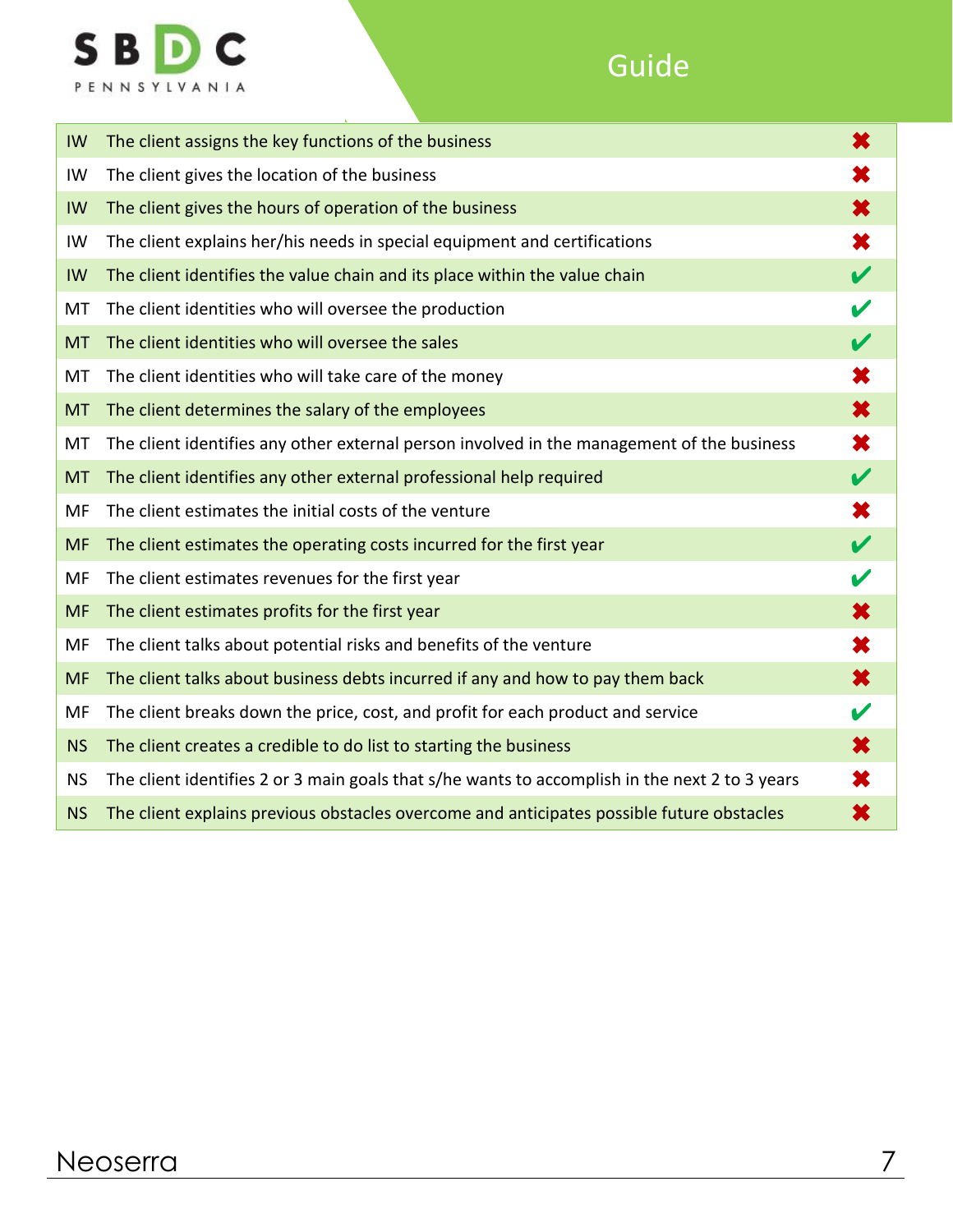

## <span id="page-7-0"></span>**Comments and Questions**

This section provides additional comments on specific parts of the business pitch. These are general comments that might apply to your business.

#### <span id="page-7-1"></span>**The Idea**

#### *Opportunity not clearly defined*

The problem to solve or the opportunity is not clearly identified. Sometimes, the problem identified is too vague or the opportunity is not backed up by any tangible evidence.

Questions: What is the opportunity? Is there a real need for the business?

*Opportunity is already exploited*

Sometimes, the problem has been already solved by other businesses.

Questions: Is the opportunity identified already being exploited by other businesses? If yes, is there a place for your business in the market?

#### *Relevancy of the solution*

The solution offered by the business does not seem to match the opportunity identified earlier and does not explain how the business will help the customer in this situation.

Question: How will your products or services help the customers solve their problem?

#### *Multiple focuses*

It seems that the business has more than one focus (price, convenience, quality). Even if it is be possible to focus on more than one aspect, there is usually a trade-off between the three focuses. For example, competing on price will most likely reduce the quality of the product, whereas producing high-end products will usually involve greater costs (but not always).

*Some products and services are not aligned with the opportunity*

Some of the products and services offered do not seem to be related to the core business and do not have any complementarity with the main products and services.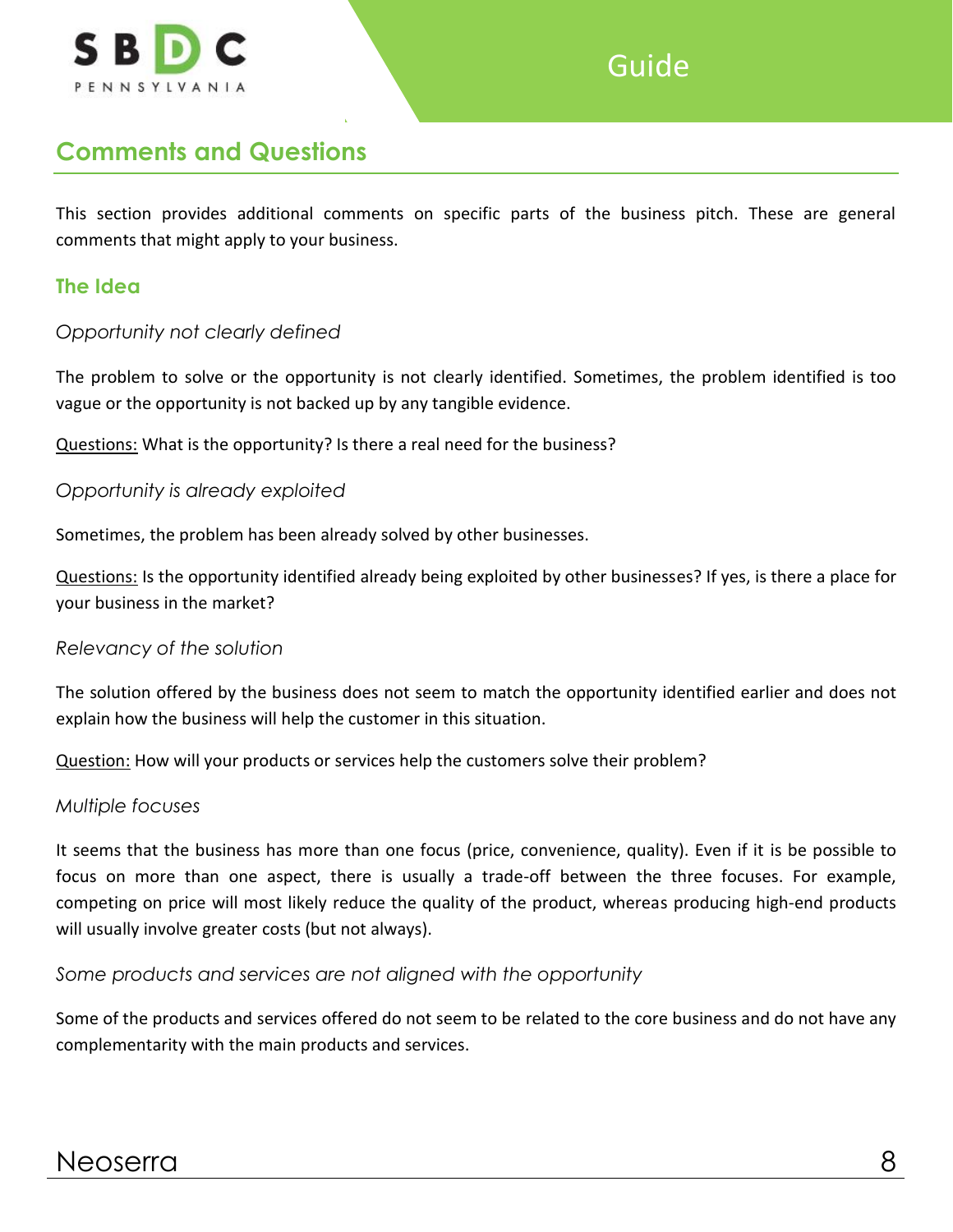

#### <span id="page-8-0"></span>**The Business Model**

*No source of revenue identified*

The plan does not explain how the business will make money. It is unclear how the business can generate steady cash flows.

#### <span id="page-8-1"></span>**The customer**

#### *The audience identified is too broad*

No specific customer group is identified and the business is targeting almost everyone. Although anyone can buy the products and services, they are usually design to solve the problem of a more specific audience. It is important to identify the groups of customers that actually need the products and that are facing the problem that the business can solve. You will be able to communicate and serve them more efficiently. It also helps to advertise and design the services and products to meet the needs of your customers. It is difficult to satisfy everyone, because different customers will not have the same needs and expectations. You can identify your customer groups by demography, income, geography, lifestyle, etc.

Questions: Who is facing the problem identified earlier? Who would buy your product to solve it?

*The audience identified is too narrow*

The customer group identified is very small. Although niche markets can be profitable, especially for small businesses, the size of the customer group should be taken into account when studying profitability and breakeven point.

Question: Is your target market large enough to make profits?

*The size of the market identified is very large*

A big market does not mean that a business can reach and serve all the potential customers. The business has multiple constraints and bottlenecks in production that limit the market that can be served. Such constrains can be: geographical limitations, production capacity, number of sales people, inventory, etc.

Questions: How many customers can you serve for a given period? How many units can you produce and sell?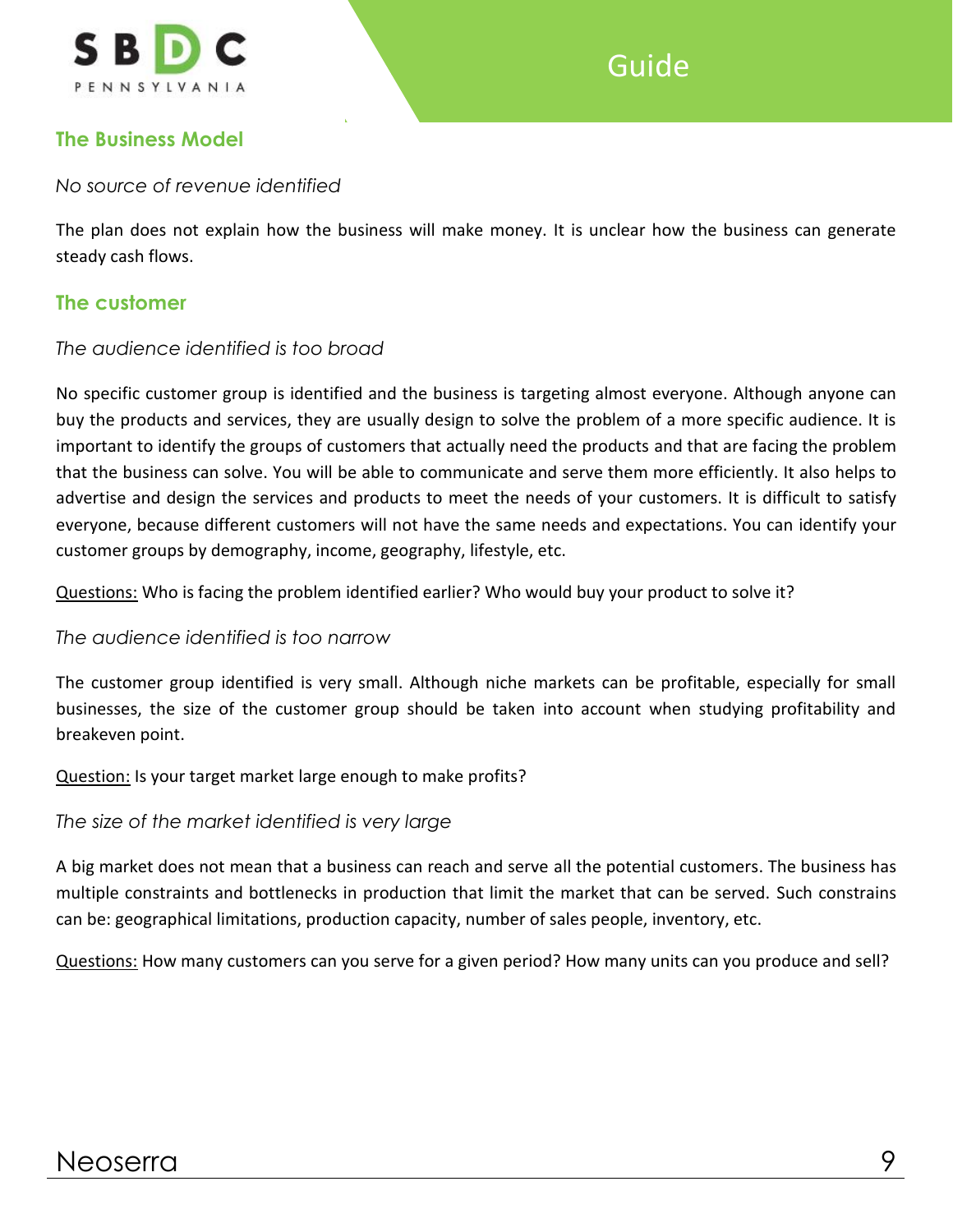

#### *Mismatch between customers, opportunity, and products*

The problem and the opportunity identified, the customer groups, and the products and services do not seem well aligned. For example, if the focus of the business is on selling cheap and low quality goods, it is unlikely that the target will be high income population, and vice versa.

#### <span id="page-9-0"></span>**The competition**

#### *Not all the competition has been identified*

The competitors do not have to be similar to the company. Any kind of business that can divert customers' time and money from the company is a competitor. Every alternative that a customer could choose instead of the business is a competitor. For example, a direct competitor for a fast food restaurant can be another fast food restaurant, but a regular restaurant or a convenient store will also compete with it. Another example could be in the entertainment industry: movie theaters will probably compete with bowling alleys and bars. In some industries, there might also be an online competition (retail for example).

#### *Advantages and disadvantages compared to the competition*

It is not clear how the company differentiate itself from the competitors. It could be helpful to mention the strengths and/or weaknesses of the business compared to them.

Question: if your competitors do not offer the same products or service than your business, is there a reason for that? Could it be because the segment is not profitable?

#### <span id="page-9-1"></span>**The message**

*The message does not convey the main purpose of the business*

The message of the business does not clearly explain the purpose of the business or how it will solve the customer's problem. The message can also mention the area served, the products and services offered, etc.

*The message is not specific enough*

The message is too general and does not describe the specific activities of your business.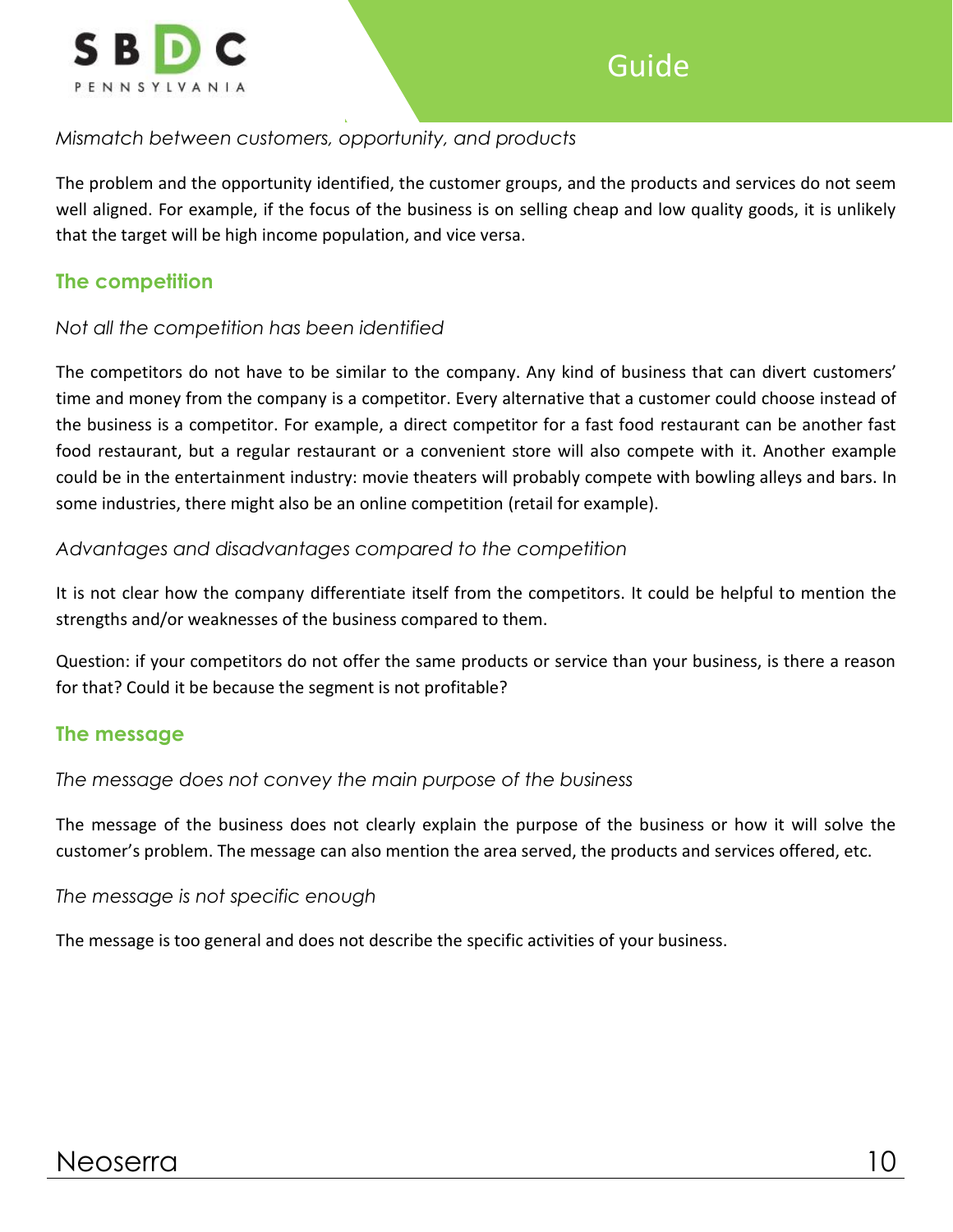

#### <span id="page-10-0"></span>**The Sales Approach**

*The sales approach does not align with the customer needs*

The channels of communication and/or the channels of distribution chosen for the business are not aligned with its customers. For example, if the main target is the student population, it could be more effective to promote the business on campus rather than in a local newspaper.

Question: What is the most efficient way to reach and sell to your customers?

#### *The sales approach is not adapted for the business*

The sales approach chosen is not very cost effective and is too broad. For example, radio advertising might not be the best choice for a small coffee shop. Indeed, it would be costly and would target a very broad audience that is not necessarily located in the area of the business.

#### <span id="page-10-1"></span>**The Inner Working**

#### *Too much work for too few people*

The amount of work required to run the business seems very high for just a few employees. If necessary, it is always possible to hire external contractors to perform some tasks. For example, an accountant could take care of the taxes.

#### *The owner does not delegate*

Sometimes, in order to reduce costs or to keep more control over the operations, a business owner will undertake all the tasks of the business. By doing so, a business owner will spend a lot of time on minor tasks instead of focusing on the core functions of the business that make a difference and create value. Good delegation is an important part of business.

#### *Some critical functions are forgotten*

Some functions are critical to almost all businesses, such as bookkeeping or selling. Some of these functions can be outsourced to a contractor if needed, but they should not be overlooked.

#### *Some critical requirements are forgotten*

Some functions require specific equipment, certifications, or training. For example, bookkeeping will most likely require specific software while operating a cash register might require a point-of-sale system.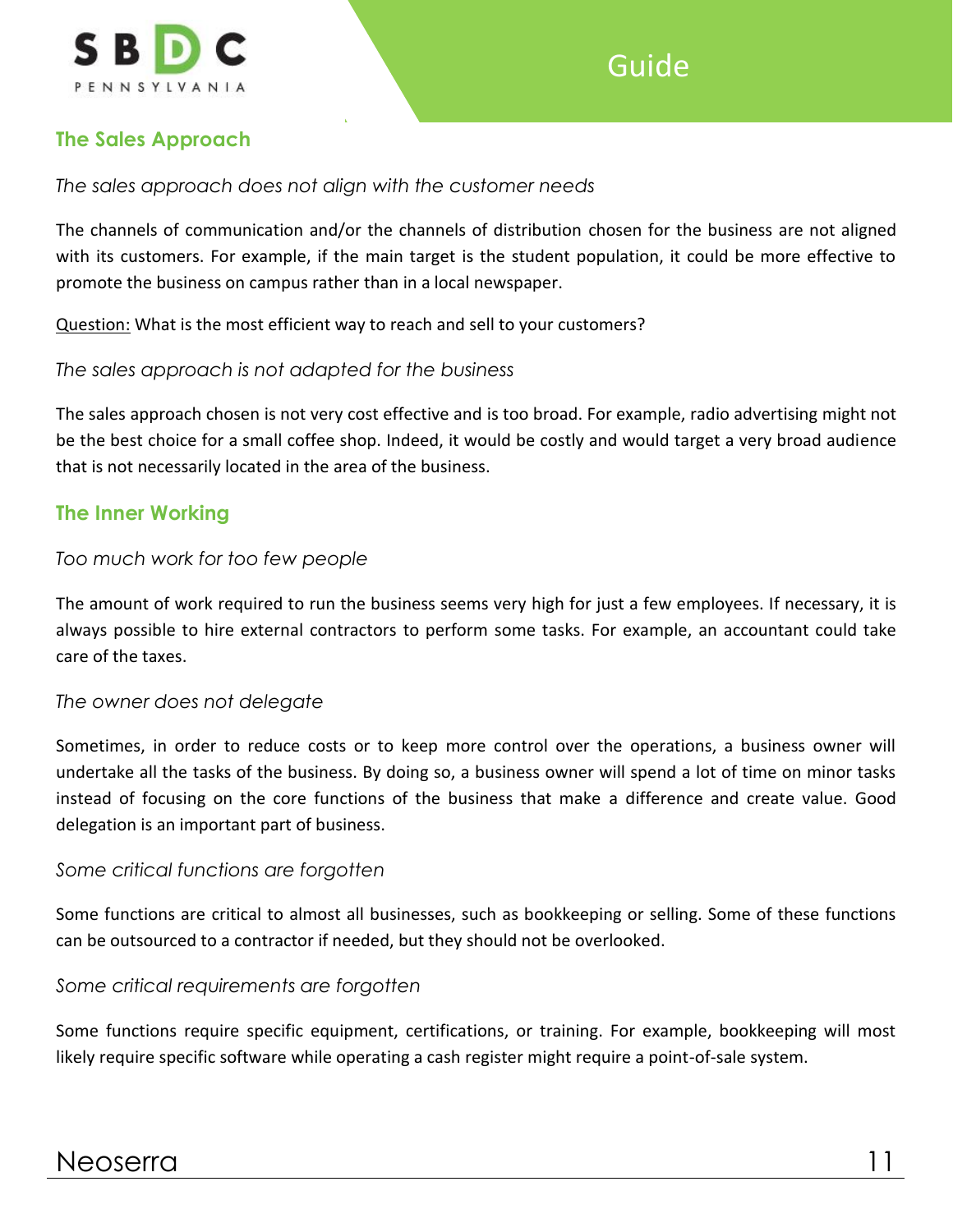

#### *The location does not align with customer needs*

It is better for a business to be located close to its main customers, or in a location that makes it convenient for them to stop by. This can also include parking or any other things that facilitate access to the business.

#### *The hours do not match the customer needs*

The operating hours of the business need to match the availability of the customer. For example, it would not make sense for a night club to be open Monday through Friday, from 8 AM to 5PM. The business should be opened when it is more convenient for the clients to visit.

#### *Heavy investments*

It is not always necessary to make heavy investments to start a business. Sometimes, it is very risky since the success of the business is still unknown. It might be safer to consider other less expensive and less risky alternatives. For example, instead of buying a place, a cheaper alternative would be to simply rent a place. It would be less costly and more manageable because the business owner would not incur the responsibilities associated with being a landlord.

#### *Role in the value chain*

Usually, a business performs one specific activity. For example, a grocery store does not manufacture the goods or does not manage the wholesale distribution of the products. A business owner needs to identify the main activity of the business, its place in the value chain, and the appropriate network of suppliers and distributors necessary to obtain the input and sell the output.

#### <span id="page-11-0"></span>**The Management Team**

#### *No salary for the owner*

If a business owner works for her/his own business, s/he should earn a salary has an employee, in addition to earning a return on investment on the money put in the business. Indeed, a business owner/manager would be both an employee and an investor, and as such should expect both a salary and a return on investment. If a business owner working full-time cannot give herself a salary, this might mean that the business is not profitable/viable as it is.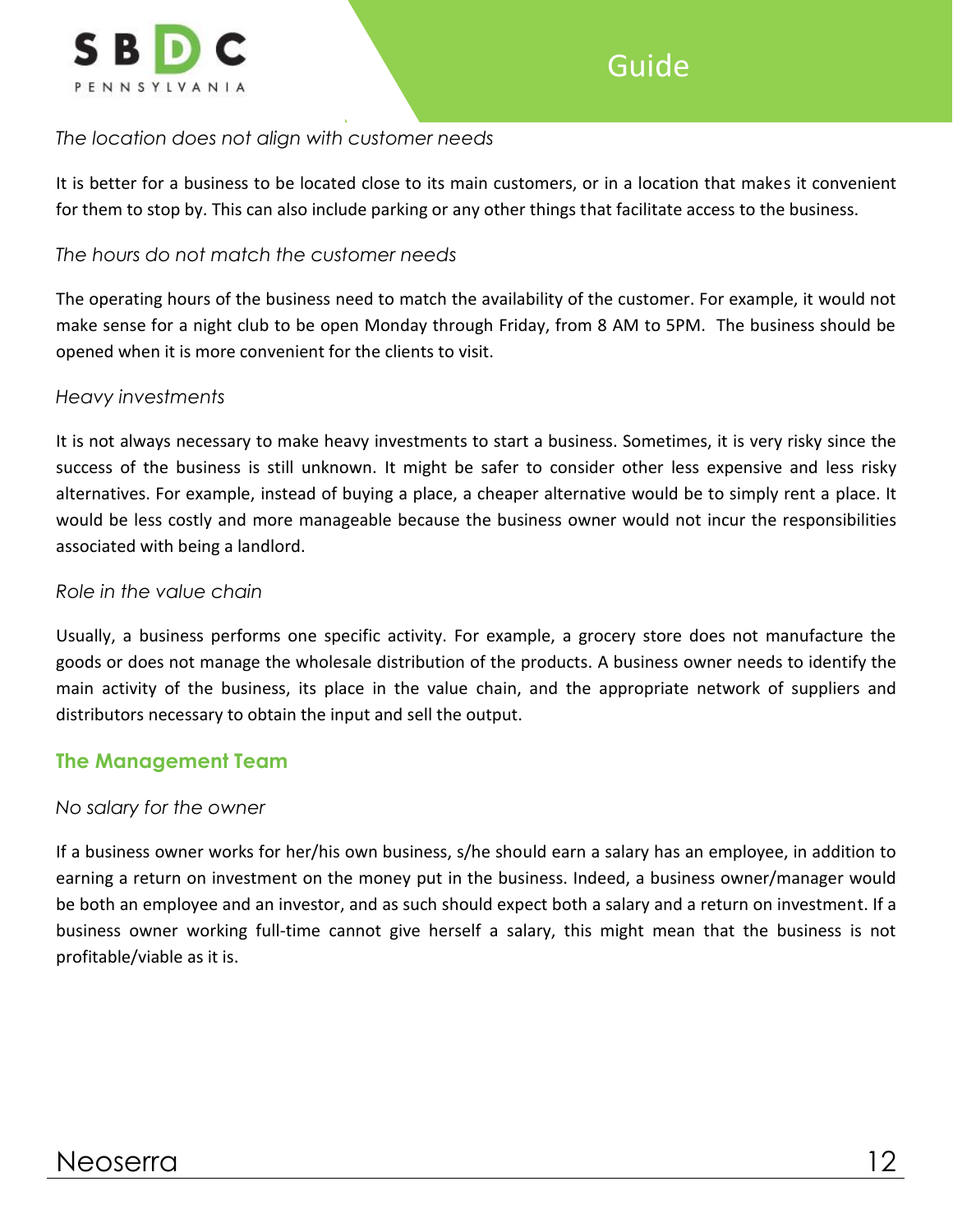

#### <span id="page-12-0"></span>**The Money Forecast**

#### *Unrealistic forecast*

The forecast of units sold, revenue, and profits seems unrealistic. The numbers are very high. Sometimes, an entrepreneur will use a top-down approach and take a fix percentage of the total market to find how many products she will be able to sell. Oftentimes, the business does not have the means to reach or serve such a large customer base. Instead, a more realistic approach would be to consider the production capacity of the business, how many units can be sold per day, and how much profit can be made. Be careful though, because being able to produce a certain number of units does not mean being able to sell them.

#### *Break even vs. size of the market*

Instead of choosing an arbitrary sales number to forecast the profitability of the business, another way is to find the number of units that a business needs to sell in order to breakeven. Then, the client determines if it is possible to produce this number of units and if it possible to sell this number of units. Sometimes, the market is just not large enough to make the profit forecasted. For example, a small coffee shop in a small town is unlikely to sell 100,000 cups a day.

#### *Assumptions*

When performing a financial forecast, many people forget to state their assumptions. It is important to identify the factors that might influence the revenue and profit of the business. It is important to be able to justify the numbers used in the forecast.

#### *Sources of revenue*s and costs

It could be helpful to create a simple spreadsheet and list all the possible products and services along with cost, revenue, and profit.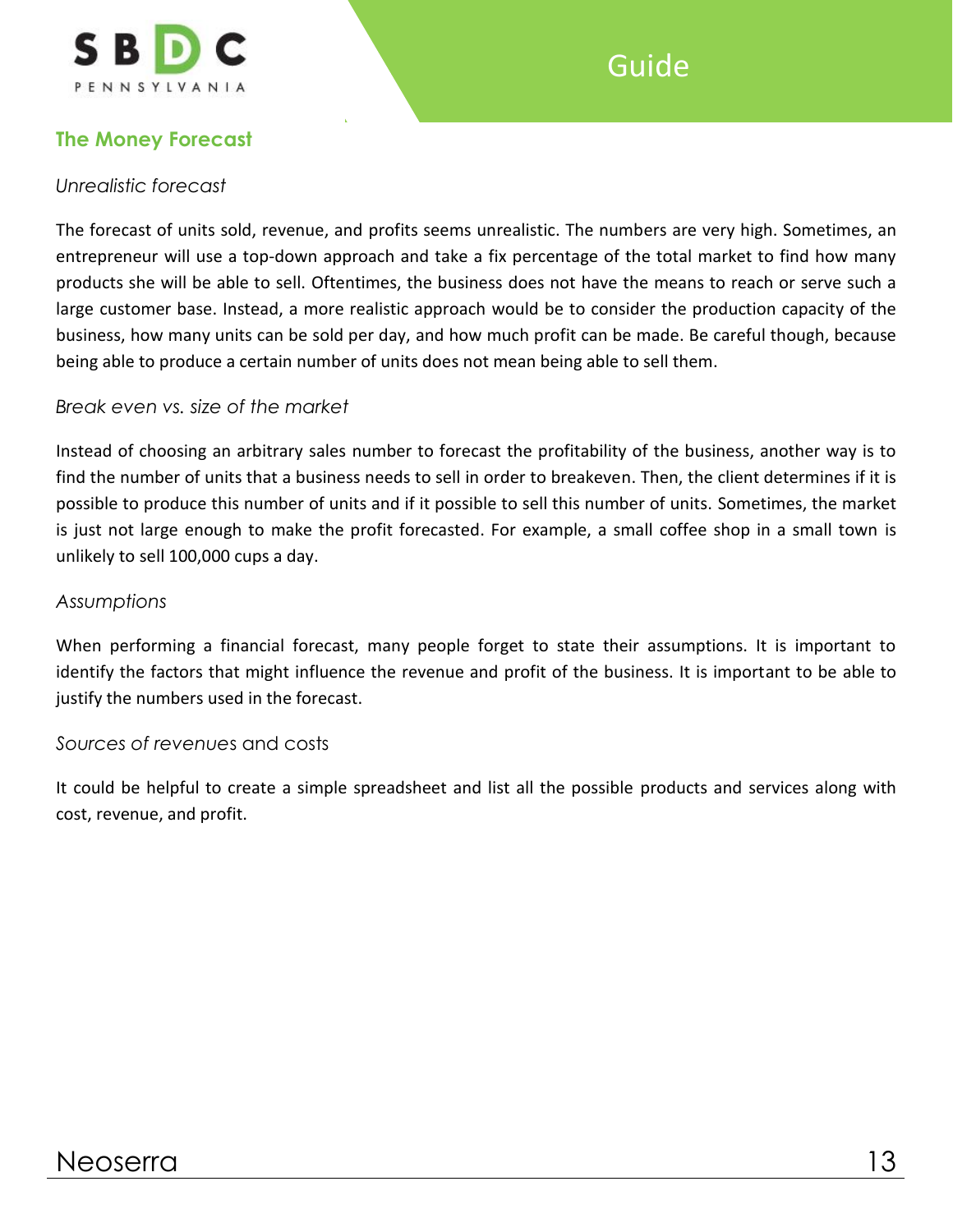

## <span id="page-13-0"></span>**Possible Action Items**

Below is a list of things that can be done in order to improve the business pitch.

| Focus                 | <b>Action</b>                                                                     |  |  |
|-----------------------|-----------------------------------------------------------------------------------|--|--|
| Money Forecast        | Develop or review the assumptions behind your financial projections               |  |  |
| <b>Next Steps</b>     | Create a quick todo list of the things that you need to do to start your business |  |  |
| <b>Next Steps</b>     | Think about future potential obstacles to discuss with the SBDC                   |  |  |
| <b>Money Forecast</b> | Develop better financial projections                                              |  |  |
| Competition           | Study the products and services offered by the competition and their pricing      |  |  |
| Competition           | Research more competitors and substitutes                                         |  |  |
| Inner Working         | Describe the internal process in more detail                                      |  |  |
| Inner Working         | Identify the value chain and the position of your business in the value chain     |  |  |
| Customers             | Better identify your customers and their needs                                    |  |  |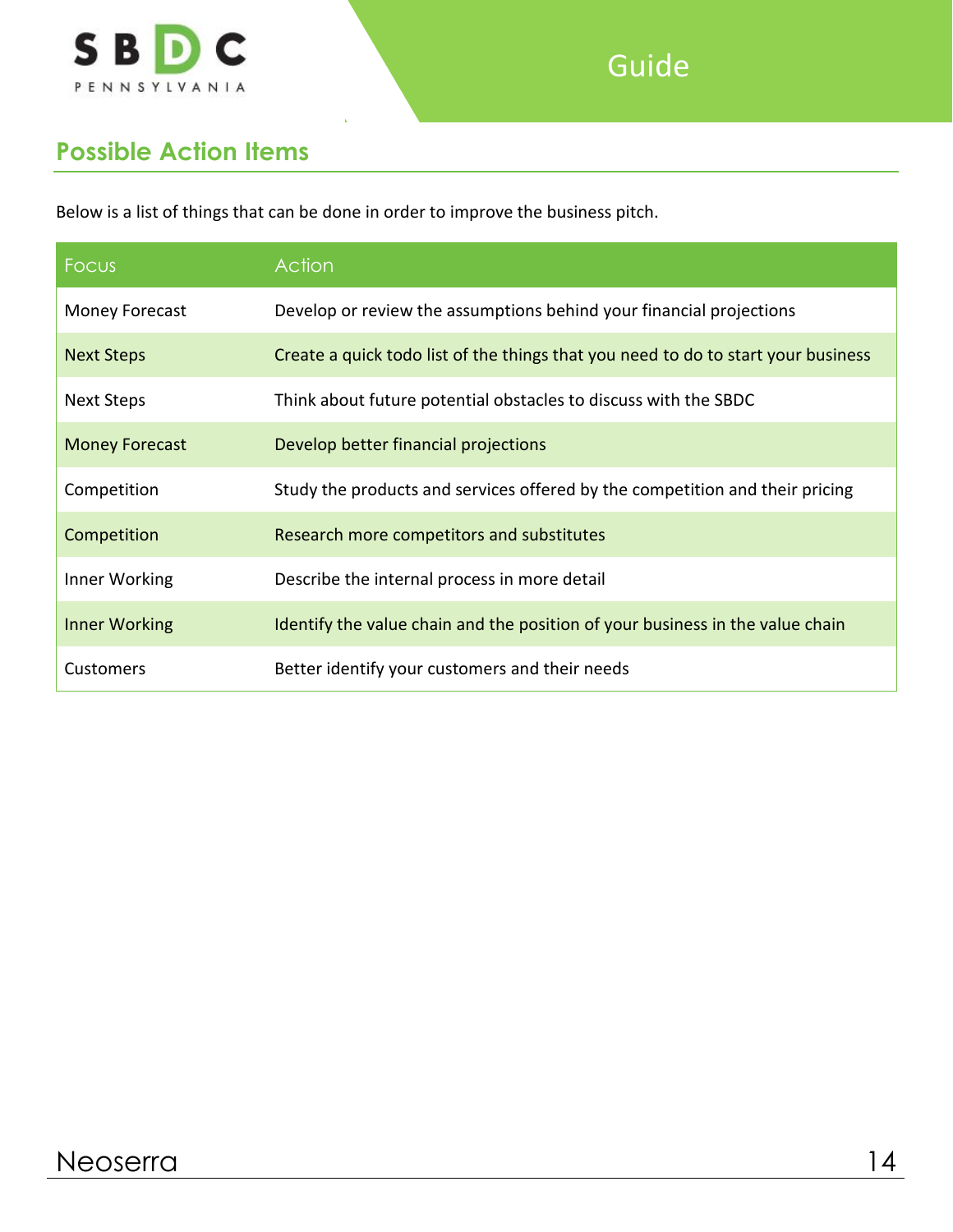

Guide

## <span id="page-14-0"></span>**Useful External Resources**

To find the NAICS code of an industry, go to the NAICS website:

<http://www.census.gov/eos/www/naics/>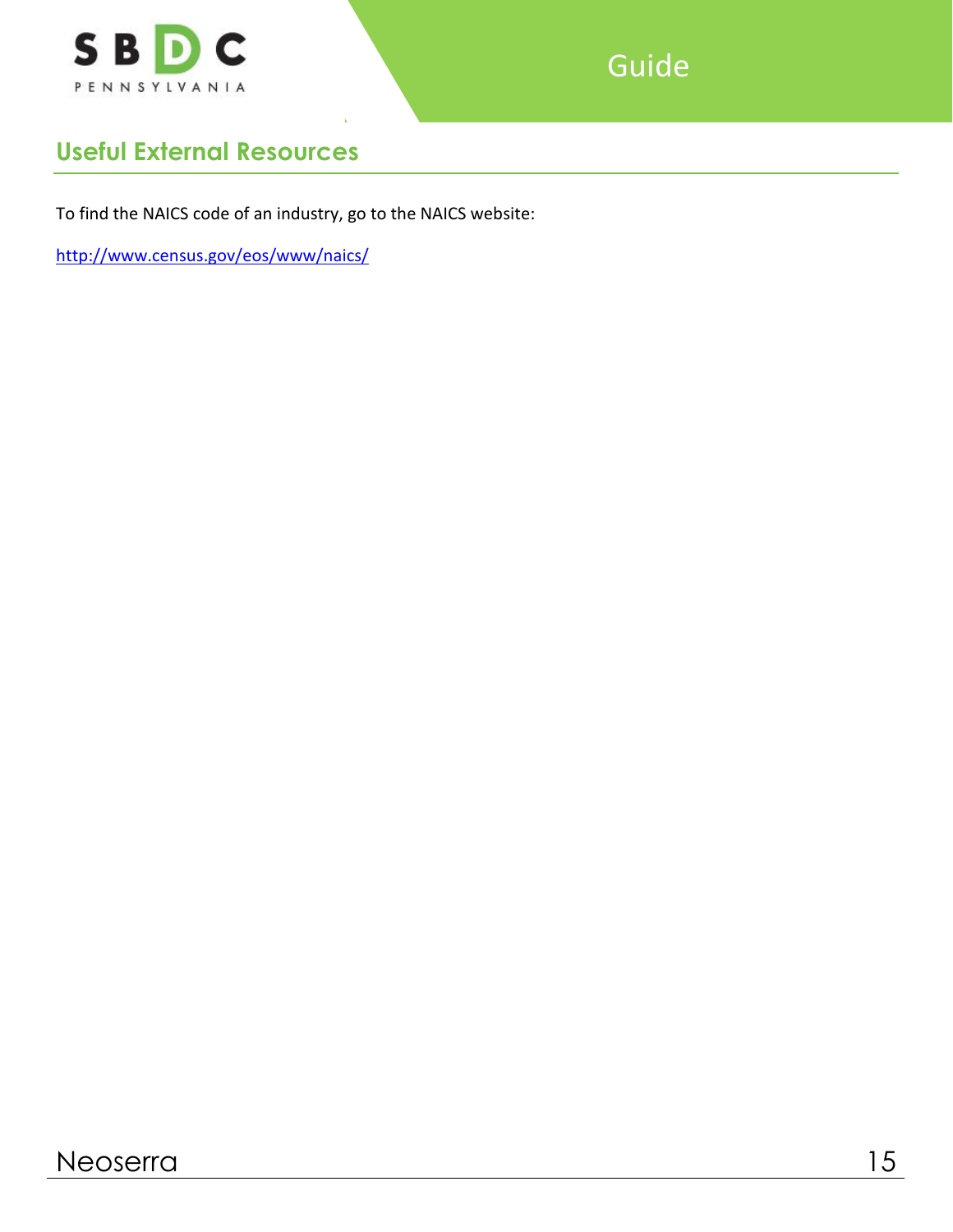

## <span id="page-15-0"></span>**Revision History**

| <b>Date</b> | <b>Author</b>  | <b>Modification</b>                                                                                                                                             |
|-------------|----------------|-----------------------------------------------------------------------------------------------------------------------------------------------------------------|
| 11/12/2014  | Dorian Screm   | Started the content                                                                                                                                             |
| 11/19/2014  | Dorian Screm   | Updated content                                                                                                                                                 |
| 12/02/2014  | Dorian Screm   | Updated content based on previous report done. Change<br>comments (use of "You", title more general, added more<br>questions). Added resources and action items |
| 12/17/2014  | Dorian Screm   | Updated wording for comments and formatting                                                                                                                     |
| 1/18/2015   | Justin Maynard | Made Report more Printer Friendly and updated the dates                                                                                                         |